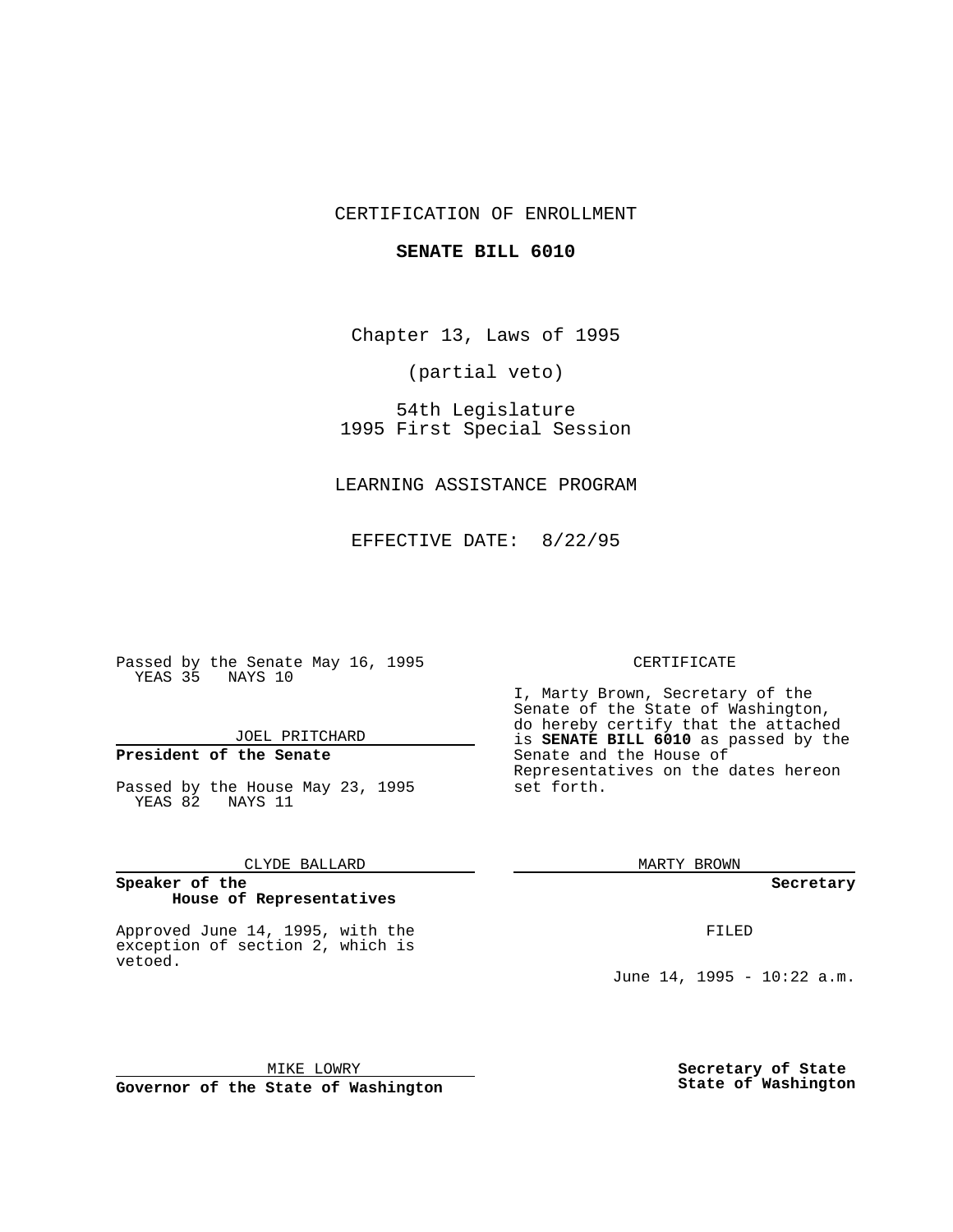# **SENATE BILL 6010** \_\_\_\_\_\_\_\_\_\_\_\_\_\_\_\_\_\_\_\_\_\_\_\_\_\_\_\_\_\_\_\_\_\_\_\_\_\_\_\_\_\_\_\_\_\_\_

\_\_\_\_\_\_\_\_\_\_\_\_\_\_\_\_\_\_\_\_\_\_\_\_\_\_\_\_\_\_\_\_\_\_\_\_\_\_\_\_\_\_\_\_\_\_\_

Passed Legislature - 1995 First Special Session

**State of Washington 54th Legislature 1995 Regular Session By** Senators McAuliffe and Rinehart

Read first time 02/22/95. Referred to Committee on Education.

1 AN ACT Relating to the learning assistance program; amending RCW 2 28A.165.070; and declaring an emergency.

3 BE IT ENACTED BY THE LEGISLATURE OF THE STATE OF WASHINGTON:

4 **Sec. 1.** RCW 28A.165.070 and 1993 sp.s. c 24 s 520 are each amended 5 to read as follows:

 Each school district which has established an approved program shall be eligible, as determined by the superintendent of public instruction, for state funds made available for the purposes of such programs.

10 (1) For the ((<del>1993-94 and 1994-95</del>)) 1995-96 school year((s)) and 11 thereafter, the superintendent of public instruction shall distribute 12 funds appropriated for the learning assistance program in accordance 13 with the biennial appropriations act. The distribution formula shall 14 be based upon an assessment of students and a poverty factor.

15 (2) ((For the 1995-96 school year and thereafter and unless 16 modified under subsection (4) of this section, the superintendent of 17 public instruction shall make use of data derived from the basic skills 18 tests in determining the amount of funds for which a district may be 19 eligible. Funds shall be distributed according to the district's total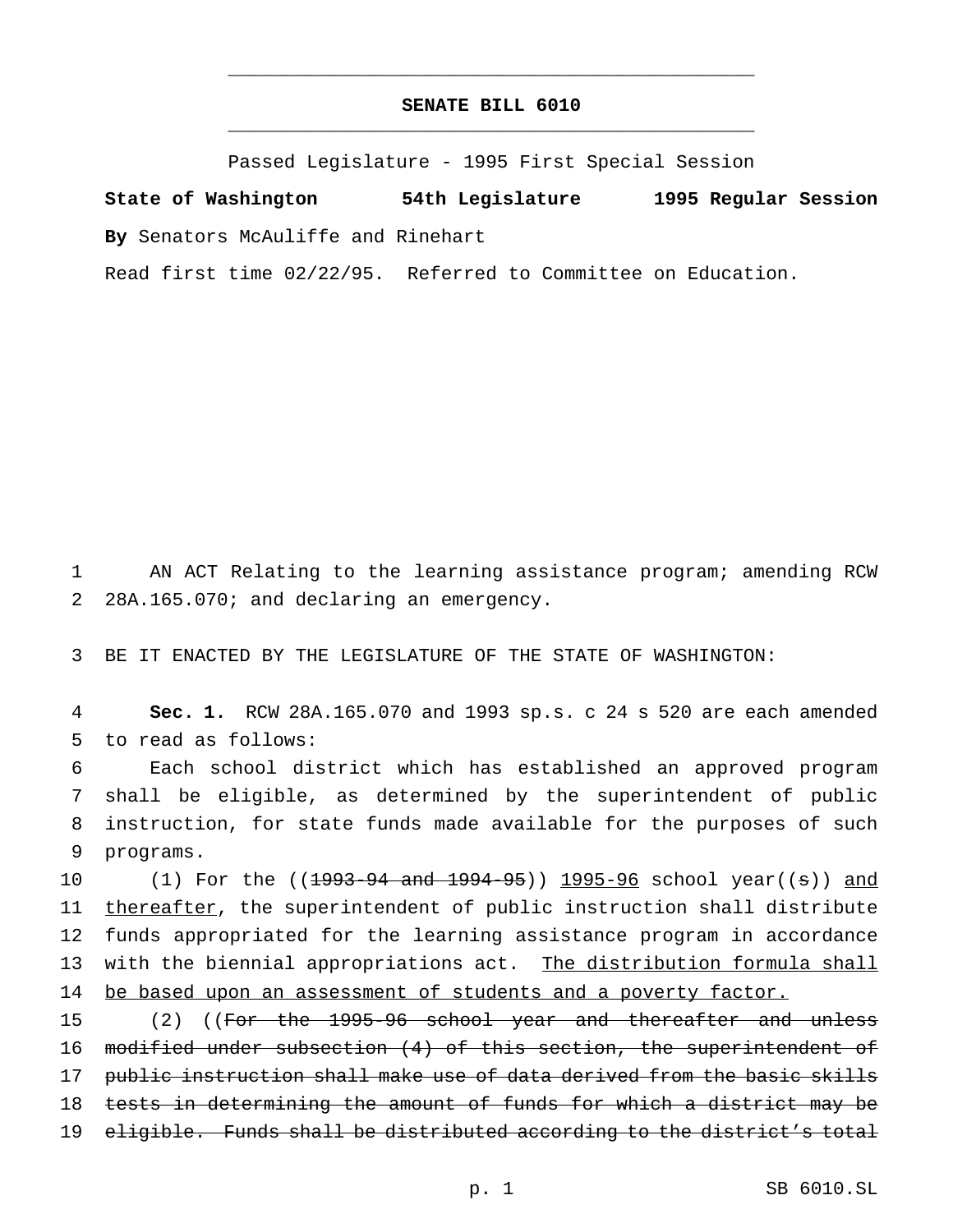full-time equivalent enrollment in kindergarten through grade nine and 2 the percentage of the district's students taking the basic skills tests 3 who scored in the lowest quartile as compared with national norms. In making this calculation, the superintendent of public instruction may use an average over the immediately preceding five or fewer years of the district's percentage scoring in the lowest quartile. The superintendent of public instruction shall also deduct the number of students at these age levels who are identified as specific learning disabled and are generating state funds for special education programs conducted pursuant to RCW 28A.155.010 through 28A.155.100, in distributing state funds for learning assistance.

12  $(3)$ )) The distribution ((formula in this section)) of funds is for allocation purposes only.

 $((+4))$   $(3)$  The superintendent of public instruction shall 15 recommend to the legislature a new allocation formula ((for use in the 16 <del>1995-97 fiscal biennium</del>)) that uses additional elements consistent with performance-based education and the new assessment system developed by 18 the commission on student learning. ((The superintendent may request a delay in development of the new allocation formula if the commission's assessment system is not available for use in the 1995-97 biennium)) The superintendent of public instruction shall develop the recommendations for a new allocation formula not later than the 1997-98 23 school year, based upon the initial implementation of the assessment system for reading, writing, communication, and mathematics.

25 \*NEW SECTION. Sec. 2. This act is necessary for the immediate preservation of the public peace, health, or safety, or support of the state government and its existing public institutions, and shall take effect immediately.

 **\*Sec. 2 was vetoed. See message at end of chapter.** Passed the Senate May 16, 1995. Passed the House May 23, 1995. Approved by the Governor June 14, 1995, with the exception of certain items which were vetoed. Filed in Office of Secretary of State June 14, 1995.

Note: Governor's explanation of partial veto is as follows:

 "I am returning herewith, without my approval as to section 2, Senate Bill No. 6010 entitled:

"AN ACT Relating to the learning assistance program;"